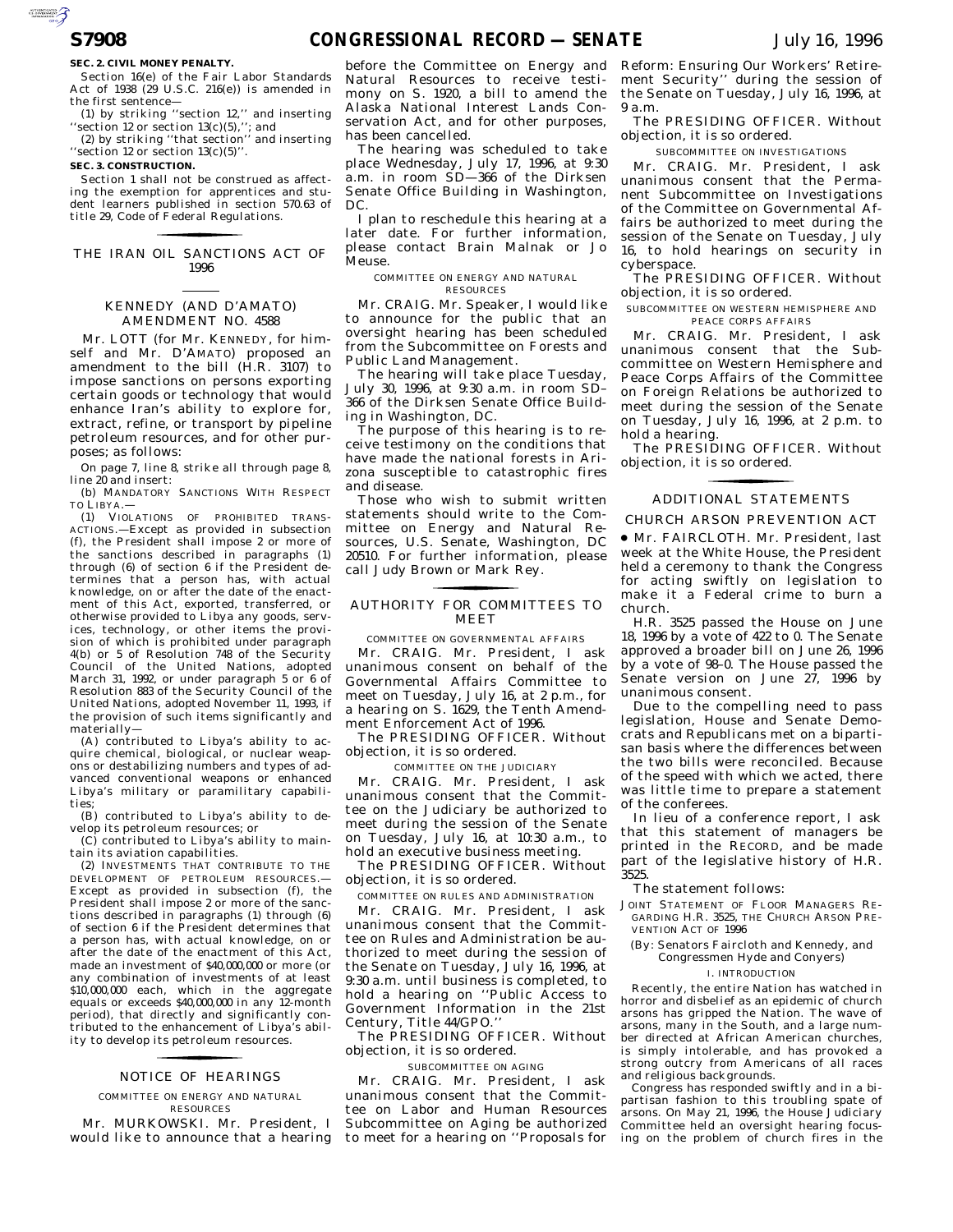man Hyde and Ranking Member Conyers introduced H.R. 3525, the Church Arson Prevention Act of 1996. H.R. 3525 was passed by the House of Representatives on June 18, 1996, by a vote of 422–0. On June 19, 1996, the Senate introduced a companion bill, S. 1890.

In the interests of responding swiftly to this pressing national problem, Congressman Henry Hyde and Congressman John Conyers, the original authors of the bill in the House of Representatives, and Senator Lauch Faircloth and Senator Edward Kennedy, the original authors of the bill in the Senate, with the cooperation and assistance of the Chairman and Ranking Member of the Senate Judiciary Committee, have crafted a bipartisan bill that combines portions of H.R.  $3525$ , as passed on June 18, 1996 by the House of Representatives, and S. 1890, as introduced in the Senate on June 19, 1996. On June 26, 1996, an amendment in the form of substitute to H.R. 3525 was introduced in the Senate, and passed by a 98–0 vote. This substitute embodies the agreement that was reached between House and the Senate, on a bipartisan basis. The House of Representatives, by unanimous consent, took up and passed H.R. 3525 as amended on June 27, 1996.

This Joint Statement of Floor Managers is in lieu of a Conference report and outlines the legislative history of H.R. 3525.

# II. SUMMARY OF THE LEGISLATION

The purpose of the legislation is to address the growing national problem of destruction and desecration of places of religious worship. The legislation contains five different components.

## 1. AMENDMENT OF CRIMINAL STATUTE RELATING TO CHURCH ARSON

Section three of the bill amends section 247 of Title 18, United States Code to eliminate unnecessary and onerous jurisdictional obstacles, and conform the penalties and statute of limitation with those under the general Federal arson statute, Title 18, United States Code, Section 844(i). Section two contains the Congressional findings that establish Congress' authority to amend section 247.

2. AUTHORIZATION FOR LOAN GUARANTEES

Section four gives authority to the Department of Housing and Urban Development to use up to \$5,000,000 from an existing fund to extend loan guarantees to financial institutions who make loans to organizations defined in Title  $26$ , Section  $501(c)(3)$ , United States Code, that have been damaged as a result of acts of arson or terrorism, as certified by procedures to be established by the Secretary of Housing and Urban Development.

3. ASSISTANCE FOR VICTIMS WHO SUSTAIN

#### INJURY

Section five amends Section 1403(d)(3) of the Victim of Crime Act to provide that individuals who suffer death or personal injury in connection with a violation described in Title 18, United States Code, Section 247, are eligible to apply for financial assistance under the Victims of Crime Act.

4. AUTHORIZATION OF FUNDS FOR THE DEPART-MENT OF THE TREASURY AND THE DEPART-MENT OF JUSTICE

Section six authorizes funds to the Department of Justice, including the Community Relations Service, and the Department of the Treasury to hire additional personnel to investigate, prevent and respond to possible violations of Title 18, United States Code, Sections 247 and 844(i). This provision is not intended to alter, expand or restrict the respective jurisdictions or authority of the Department of the Treasury and the Federal Bureau of Investigation relating to the investigation of suspicious fires at places of religious worship.

5. REAUTHORIZATION OF THE HATE CRIMES STATISTICS ACT

Section seven reauthorizes the Hate Crimes Statistics Act through 2002. 6. SENSE OF THE CONGRESS

Section eight embodies the sense of the Congress commending those individuals and entities that have responded to the church arson crisis with enormous generosity. The Congress encourages the private sector to continue these efforts, so that the rebuilding process will occur with maximum possible participation from the private sector.

III. AMENDMENT TO TITLE 18, UNITED STATES CODE, SECTION 247

Section 3 of H.R. 3525, as passed by the Senate and the House, amends section 247 in a number of ways.

1. EXPANSION OF FEDERAL JURISDICTION TO PROSECUTE ACTS OF DESTRUCTION OR DESE-CRATION OF PLACES OF RELIGIOUS WORSHIP

The bill replaces subsection (b) with a new interstate commerce requirement, which broadens the scope of the statute by applying criminal penalties if the ''offense is in or affects interstate or foreign commerce.'' H.R. 3525 also adds a new subsection (c), which provides that: ''whoever intentionally defaces, damages or destroys any religious real property because of the race, color, or ethnic characteristics of any individual associated with that religious property, or attempts to do so,'' is guilty of a crime. Section two of H.R. 3525 contains the Congressional findings which establish Congress' authority to amend section 247.

The new interstate commerce language in subsection (b) is similar to that in the general Federal arson statute, Title 18, United States Code, Section 844(i), which affords the Attorney General broad jurisdiction to prosecute conduct which falls within the interstate commerce clause of the Constitution.

Under this new formulation of the interstate commerce requirement, the Committee intends that the interstate commerce requirement is satisfied, for example, where in committing, planning, or preparing to commit the offense, the defendant either travels in interstate or foreign commerce, or uses the mail or any facility or instrumentality of interstate commerce. The interstate commerce requirement would also be satisfied if the real property that is damaged or destroyed is used in activity that is in or affects interstate commerce. Many of the places of worship that have been destroyed serve multiple purposes in addition to their sectarian purpose. For example, a number of places of worship provide day care services, or a variety of other social services.

These are but a few of the many factual circumstances that would come within the scope of H.R. 3525's interstate commerce requirement, and it is the intent of the Congress to exercise the fullest reach of the Federal commerce power.

The floor managers are aware of the Supreme Court's ruling in *United States* v. *Lopez*, 115 S.Ct. 1624 (1995), in which the Court struck down as unconstitutional legislation which would have regulated the possession of firearms in a school zone. In Lopez, the Court found that the conduct to be regulated did not have a substantial effect upon interstate commerce, and therefore was not within the Federal Government's reach under the interstate commerce clause of the Constitution.

Subsection (b), unlike the provision at issue in Lopez, requires the prosecution to prove an interstate commerce nexus in order to establish a criminal violation. Moreover, H.R. 3525 as a whole, unlike the Act at issue in Lopez, does not involve Congressional intrusion upon ''an area of traditional state

concern.'' 115 S.Ct. at 1640 (KENNEDY, J. concurring). The Federal Government has a longstanding interest in ensuring that all Americans can worship freely without fear of violent reprisal. This Federal interest is particularly compelling in light of the fact that a large percentage of the arsons have been directed at African-American places of worship.

Congress also has the authority to add new subsection (c) to section 247 under the Thirteenth Amendment to the Constitution, an authority that did not exist in the context of the Gun Free School Zones Act. Section 1 of the Thirteenth Amendment prohibits slavery or involuntary servitude. Section 2 of the Amendment states that ''Congress shall have the power to enforce this article by appro-<br>priate legislation." In interpreting the priate legislation." Amendment, the Supreme Court has held that Congress may reach private conduct, because it has the ''power to pass all laws necessary and proper for abolishing all badges and incidents of slavery in the United States.'' *Jones* v. *Alfred H. Mayer Co.,* 392 U.S. 409, 439 (1968). *See also Griffin* v. *Breckinridge*, 403 U.S. 88 (1971). The racially motivated destruction of a house of worship is a ''badge or incident of slavery'' that Congress has the authority to punish in this amendment to section 247.

Section two of H.R. 3525 sets out the Congressional findings that establish Congressional authority under the commerce clause and the Thirteenth Amendment to amend section 247.

In replacing subsection (b) of section 247, H.R. 3525 also eliminates the current requirement of subsection (b)(2) that, in the case of an offense under subsection  $(a)(1)$ , the loss resulting from the defacement, damage, or destruction be more than \$10,000. This will allow for the prosecution of cases involving less affluent congregations where the church building itself is not of great monetary value. It will also enhance Federal prosecution of cases of desecration, defacement or partial destruction of a place of religious worship. Incidents such as spray painting swastikas on synagogues, or firing gunshots through church windows, are serious hate crimes that are intended to intimidate a community and interfere with the freedom of religious expression. For this reason, the fact that the monetary damage caused by these heinous acts may be de minimis should not prevent their prosecution as assaults on religious freedom under this section.

H.R. 3525 also amends section 247 by adding a new subsection (c), which criminalizes the intentional destruction or desecration of religious real property ''because of the race, color or ethnic characteristics of any indi-<br>vidual associated with that property'' This vidual associated with that property.' provision will extend coverage of the statute to conduct which is motivated by racial or ethnic animus. Thus, for example, in the event that the religious real property of a church is damaged or destroyed by someone because of his or her hatred of its African American congregation, section 247 as amended by H.R. 3525 would permit prosecution of the perpetrator.

H.R. 3525 also amends the definition of ''religious real property'' to include ''fixtures or religious objects contained within a place of religious worship.'' There have been cases involving desecration of torahs inside a synagogue, or desecration of portions of a tabernacle within a place of religious worship. These despicable acts strike at the heart of congregation, and this amendment will ensure that such acts can be prosecuted under section 247.

2. Amendment of Penalty Provisions H.R. 3525 amends the penalty provisions of section 247 in cases involving the destruction